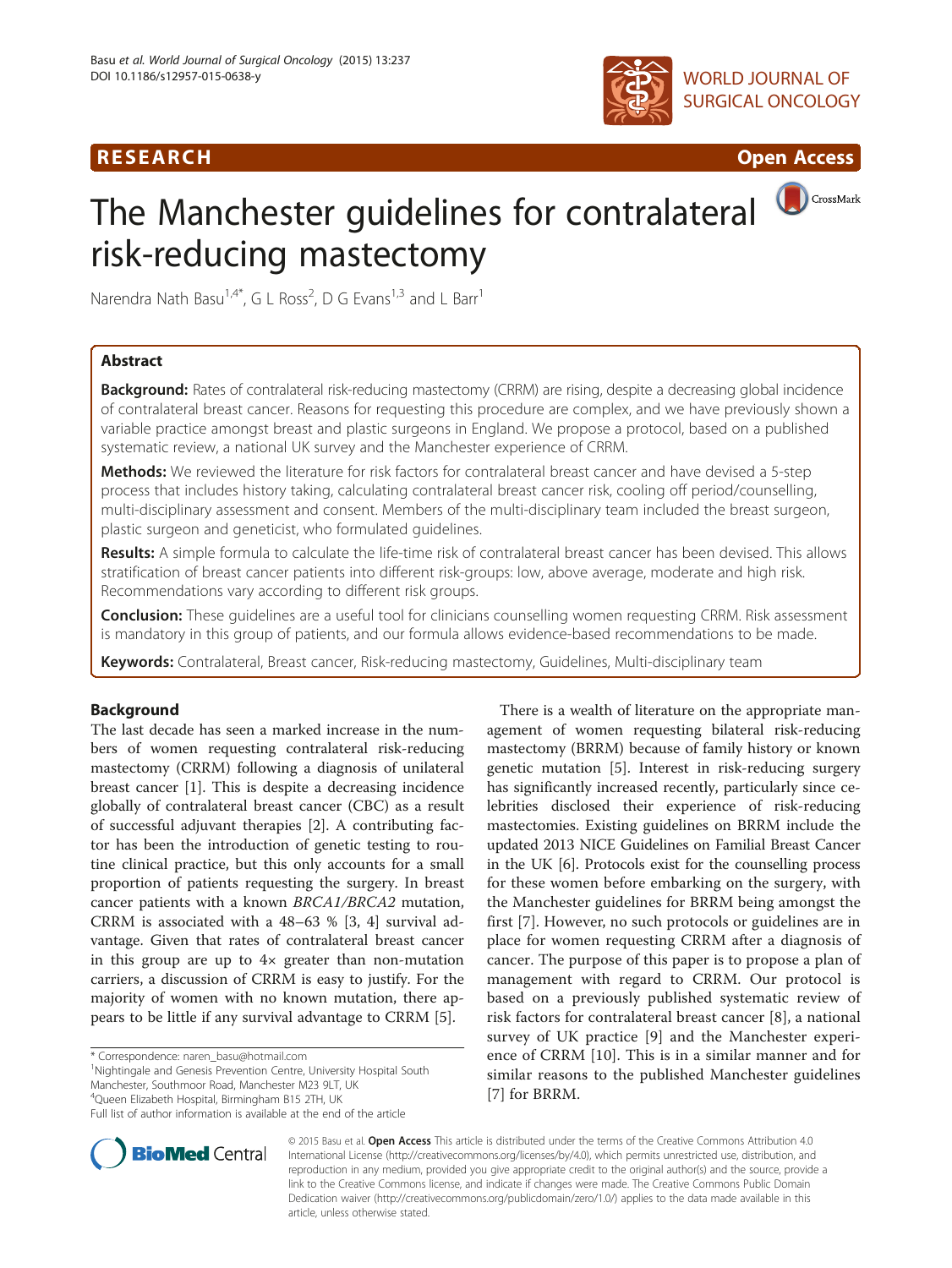#### **Methods**

#### Assessment of the patient requesting CRRM

These guidelines have been formulated to aid clinicians dealing with requests for CRRM. Where possible, a level of evidence has been assigned from the designations set by the Centre of Evidence-Based Medicine. There are several steps in the process of preoperative assessment and counselling that are clinically important before an informed consent to CRRM can be given. These can be summarised as follows:

Step 1 Taking a history

Step 2 Calculating the risk of contralateral breast cancer Step 3 Cooling off period whenever possible Step 4 Multi-disciplinary team (MDT) discussion Step 5 Patient consent

#### Step 1: Taking a history

The first element of history taking is to determine the reasons behind a patient's request to discuss CRRM. For the majority of women, the decision to request contralateral surgery is based on factors other than inherited genetic risk [\[11](#page-5-0)]. Women with breast cancer may have complex, multi-factorial reasons for requesting CRRM, and so the history should typically begin with open-ended questions to let the patient discuss her reasoning, objectives, hopes and fears. Objective assessment of this is challenging, with only a few reports in the literature [\[11\]](#page-5-0).

Table 1 lists the main reasons patients request CRRM [[12\]](#page-5-0) and is verified by our own study of clinical practice in England [[9\]](#page-5-0). Patients list fear of a second diagnosis, fear of chemotherapy and anxiety about their children's future as the main drivers, followed by gene mutation status and family history—whereas surgeons rank gene mutation and family history as the main reasons to offer CRRM [[9\]](#page-5-0).

The breast cancer patient requesting CRRM is different to the patient considering BRRM. Although the latter may have experience of a family member's breast cancer journey, they would not have had the personal experience of breast cancer, and their reasons for choosing riskreducing mastectomy may vary significantly [\[11](#page-5-0), [13](#page-5-0), [14](#page-5-0)].

Table 1 Reasons patients request CRRM [\[9](#page-5-0)-[12\]](#page-5-0)

| Reasons patients request CRRM                        |
|------------------------------------------------------|
| Gene mutation                                        |
| Family history                                       |
| Fear/anxiety—second breast cancer—long term survival |
| Avoid chemotherapy                                   |
| Symmetry of reconstruction                           |
| Mistrust of surveillance                             |
| Offered TRAM/DIEP-a "once only" option               |
|                                                      |

Fear of developing another breast cancer is a frequently expressed concern, but not necessarily related to whether or not this would influence life expectancy [[15\]](#page-5-0). For some women, fear of having repeated chemotherapy is their main concern. For others, it is mistrust of annual mammographic surveillance particularly if their first breast cancer was mammographically occult, or if they have had a stressful 'recall' following a surveillance mammogram. Greater confidence in good outcomes following breast reconstruction may prompt a discussion of whether better symmetry might be obtained by bilateral rather than unilateral mastectomy, a factor that may also explain the 'Angelina Jolie' effect of increased interest in BRRM [[16\]](#page-5-0). For women whose primary motive is better long-term survival, a simple explanation that CRRM will not achieve this in those who do not carry a gene mutation may stop the discussion going further. However, women may have strongly held motivations for CRRM quite independent of any effect on survival chances, and these need to be understood and recorded.

The clinical history also needs to assess the index breast cancer and highlight any potential poor prognostic indicators. It may be useful to objectively assess this risk using one of several validated predictive tools readily available. In addition, any co-morbidities should be identified that would influence further surgery and in particular reconstructive surgery. In step 5 of the process, a more detailed discussion is required of their expectations around breast reconstruction including a discussion of the risks and benefits of the reconstructive options in their case.

#### Step 2: Calculating the risk of contralateral cancer

Women being considered for CRRM should have an objective assessment made of their risk of developing CBC, as well as an explanation of whether CRRM would or would not influence survival prospects. It is well documented that many women overestimate their personal risk of CBC and the survival benefit of CRRM and at the same time underestimate the adverse effects of the additional surgery [\[15, 17\]](#page-5-0). A significant proportion of breast cancer patients will undergo CRRM despite knowing there is no survival advantage in non-mutation carriers [[17](#page-5-0)] with only a small proportion understanding the limited survival benefit in non-mutation carriers [\[17\]](#page-5-0).

CBC risk is multi-factorial as seen in Table [2](#page-2-0). It is important to calculate an individualised lifetime risk of CBC to stratify patients into different risk-groups, prior to consent for CRRM. This will facilitate the counselling process and provide a useful standard so that practices throughout can be audited.

The risk of CBC in patients with known BRCA gene mutations is approximately 2–3 % per annum, and likely higher in TP53 mutation carriers [\[18](#page-5-0)]. The baseline risk of CBC in patients with no family history is approximately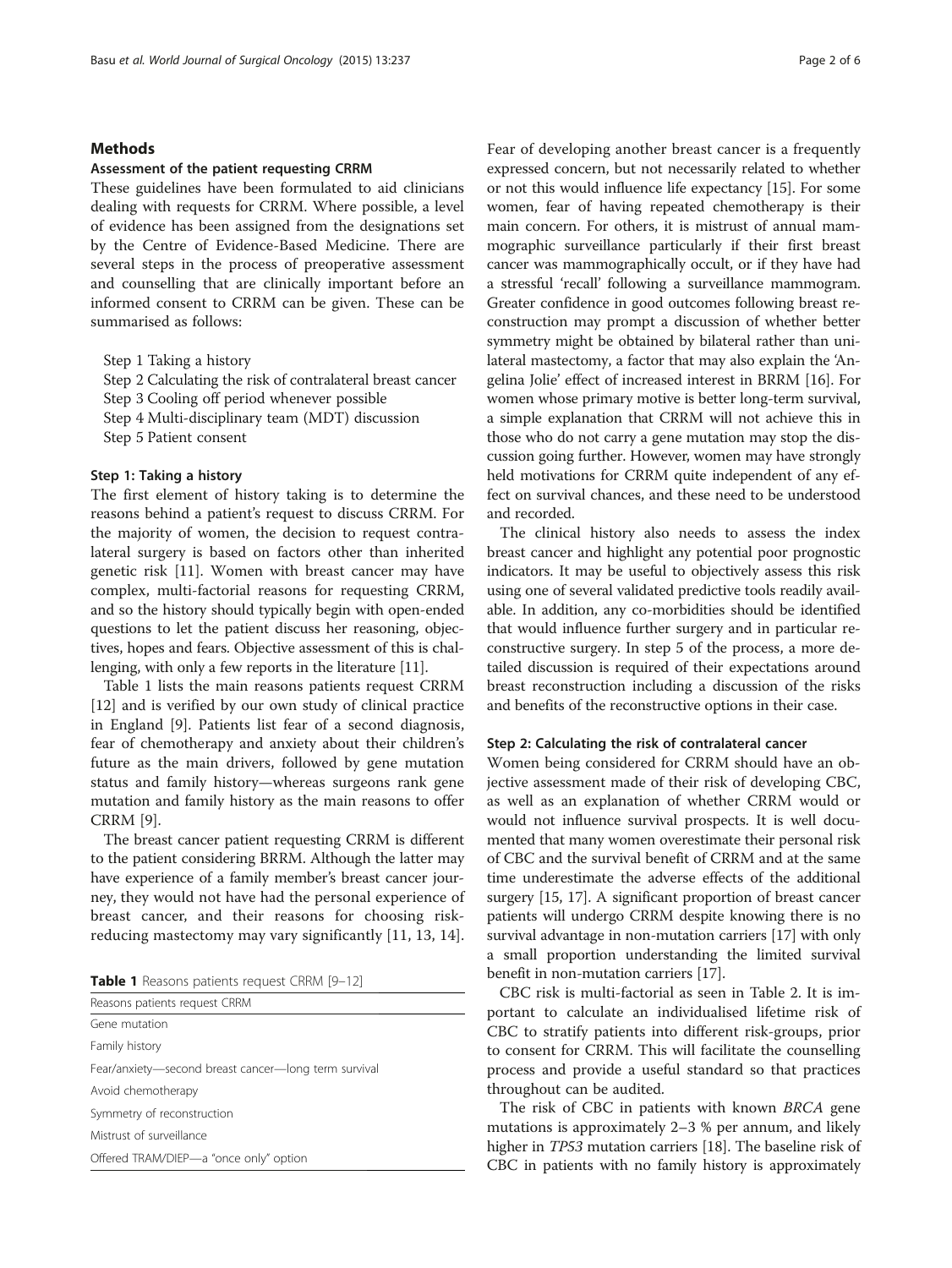<span id="page-2-0"></span>

| <b>Table 2</b> Summary of risk factors for CBC and levels of evidence [8] |  |  |  |
|---------------------------------------------------------------------------|--|--|--|
|---------------------------------------------------------------------------|--|--|--|

Family history—<45 years with a first-degree relative (RR 2.5)—<55 years with first degree relative (RR 1.5)—first degree relative with bilateral disease (RR 3.5)Level II evidence (Reiner AS JCO—2013) [[18](#page-5-0)]

Gene mutation status—BRCA1/2 mutation (RR4) Level II evidence (Metcalfe 2004 JCO; Evans 2013) [\[4](#page-5-0), [25](#page-5-0)]

Chest radiotherapy for Hodgkin's lymphoma—rate of CBC unknown

Young age at diagnosis—<30 years 0.5–1.3 % annual CBC rateLevel II evidence (Nichols, Lacey JCO 2011) [\[2\]](#page-5-0)

ER status—ER positive (reference point RR 1)—ER negative (RR 1.3) Level II evidence [[26](#page-5-0)]

Anti-endocrine treatment (risk reduction), tamoxifen 50 % Aromatase inhibitor 70 % Level I evidence [\[27,](#page-5-0) [28](#page-5-0)]

DCIS—0.6 % annual CBC risk of DCIS and/or invasive carcinoma(RR 1.0)Level I evidence [[21\]](#page-5-0)

Lobular histology combined with family history (RR2.0)

Oophorectomy under 40 years (risk reduction) (RR0.5)

Early menopause <45 year (risk-reduction)—published as abstract [[29](#page-5-0)]

0.5 % per annum [[19](#page-5-0)]. The use of anti-endocrines is associated with a 50–70 % risk reduction, with a greater reduction in risk from aromatase inhibitors [[8](#page-5-0)]. These baseline risks can be modified by certain factors listed in Table 2. Patients diagnosed with unilateral breast cancer requesting CRRM and who have a strong family history should ideally have formal assessment of risk and genetic testing carried out by a clinical geneticist. In other cases, a useful objective assessment of risk of CBC can be calculated as follows.

Life expectancy at birth for women varies within the UK (range 78.5 years—Glasgow to Purbeck 86.6 year—Source ONS) [\[20\]](#page-5-0), and we have used 80 years as the average life expectancy. Thus, to obtain the number of years of CBC risk, we can simply use the following calculation:

 $80$ years – patients age (years)  $=$  Number of years of CBC risk.

We can then use the quoted annual incidence of CBC at 0.5 % per year as a guide to the background risk for CBC in women diagnosed with breast cancer. To obtain a life-time risk based on this, we can use the following calculation (this assumes good life expectancy from the ipsilateral primary and typically would only apply to stage 1 cancers):

Number of years of CBC risk  $\times$  0.5 % ¼ Life−time risk of CBC

Once this value has been calculated, we can modify the risk based on patient's personal risk profile as follows:

 Estrogen receptor (ER)-positive disease and on anti-endocrine treatment—multiply by 0.5 (50 % risk reduction)

- Gene carriers—multiply by 4 (2 % annual incidence of CBC)
- Oophorectomy under 40 years (surgical, chemotherapy induced or natural)—multiply by 0.5 (50 % reduction)
- Family history—multiply by 2 (unpublished data based on our own family history clinic)

Note: where numerous factors are being considered, the multiplicative interaction of factors is not known. For those patients with a known genetic mutation and a family history, consider modifying risk based on gene mutations (i.e. multiply by 4) only. Anti-endocrine treatment in those who have had oophorectomy under the age of 40 years, consider risk reduction by one factor (i.e. multiply by 0.5) as there is no data to our knowledge on whether the relationship is additive.

The quoted baseline annual incidence of CBC of 0.5 % per annum is reduced in ER-positive tumours by 50 % after 5 years of adjuvant tamoxifen but even more by an aromatase inhibitor.

Unilateral ductal carcinoma in situ (DCIS) is associated with an increased risk of developing a contralateral invasive cancer or DCIS. This annual risk is estimated at 0.6 % [[21](#page-5-0)] and may be used in the above formula.

These calculations are of course only a guide, but they are useful to stratify risk into clinically relevant risk categories such as the following:

Low risk <10 % remaining life-time risk of CBC Above average risk 10–20 % remaining life-time risk of CBC Moderate risk 20–30 % remaining life-time risk of CBC High risk >30 % remaining life-time risk of CBC

The use of risk categories has proved invaluable in the context of BRRM, and there are several validated tools now to calculate breast cancer risk based on family history and lifestyle factors for women without a cancer diagnosis [[22](#page-5-0)] (i.e. Manchester Score, Tyrer-Cuzick, BOADICEA). At present, there are no validated tools to calculate CBC risk in the context of CRRM. Our experience of using the above method has been previously presented in abstract form and is a useful clinical tool for validation in future studies [\[10\]](#page-5-0).

#### Step 3: Cooling off period whenever possible

The decision-making process around BRRM is characterised by several months of pre- and post-test counselling. In contrast, women who request CRRM may do so within a few hours or days from their diagnosis of breast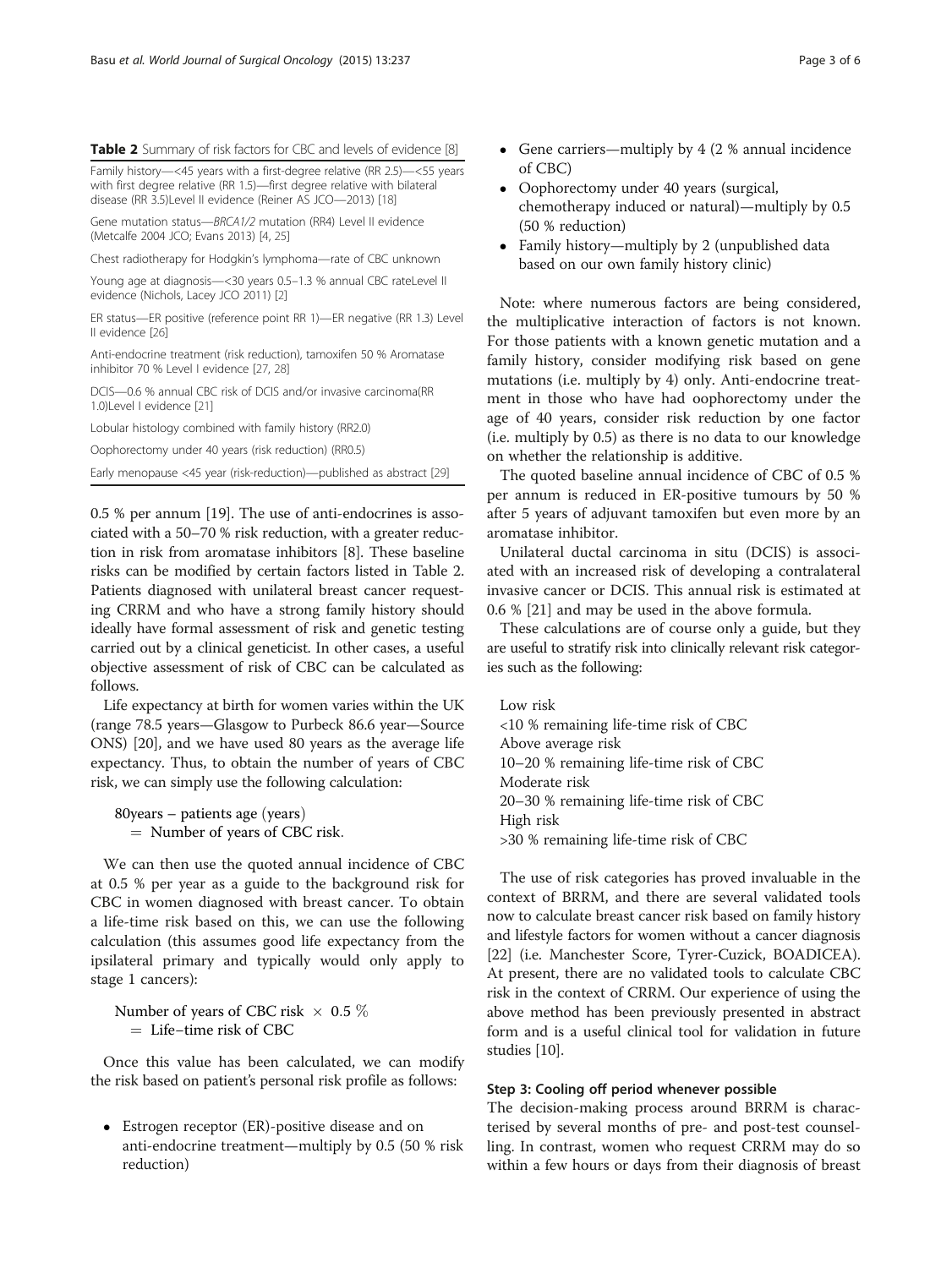For the majority of patients, it is probably in their best clinical interest to defer any decision about CRRM until after their primary cancer treatment has been completed. This "cooling off period" minimises the risk that they make a decision for CRRM as a knee-jerk reaction at a time when they are emotionally vulnerable. There are exceptions to this recommendation however. These include the patient with a known BRCA mutation who may have made a decision many months or years previously to undergo bilateral mastectomies for therapeutic and risk-reducing reasons in the event of a cancer being diagnosed. Non-mutation carriers in the high-risk group defined in step 2, such as those with a significant family history or previous mantle radiotherapy, may also decide on CRRM as part of their primary treatment on diagnosis of a unilateral cancer and again may not benefit from a cooling off period.

Overall, the majority of women are satisfied with their decision of CRRM up to a decade following surgery [Ref. Frost et al., JCO 2005]. However, it is not known whether timing of this decision impacts on the level of satisfaction. Where feasible, this step allows women to carefully consider the various options available to them in a non-time constrained manner. However, this is not always possible as the need to treat the affected side and possible reconstructive options will influence the decision-making process and the speed at which happens.

Patients considering an immediate transverse rectus abdominus muscle/deep inferior epigastric artery perforator (TRAM/DIEP) flap reconstruction for their primary therapeutic mastectomy are also an important possible exception and are discussed further in step 5.

#### Step 4: MDT discussion

Given the complexity of the decision-making process, all women considering CRRM should be assessed in a multi-disciplinary setting—surprisingly, this is not universally practised in the UK [\[9](#page-5-0)]. The core members of the team should include breast care nurse, breast surgeon, oncologist, radiologist and pathologist and where possible, an oncoplastic-reconstructive surgeon familiar with the various reconstructive options including free TRAM/DIEP. For patients with a family history, discussion with a clinical geneticist of their risk of CBC and the possibility of genetic testing should be offered during the patients cooling off period. Often, the breast care nurse will have developed a close relationship with the patient and is the patient's advocate at the MDT

meeting. She should have the option of requesting additional psychology assessment if she feels necessary, but we would not regard this as mandatory. The patients' reasons for requesting CRRM should be discussed at the MDT in the light of her objective risk of CBC, influence on survival chances, risks and benefits of the additional surgery, and the alternative options around surveillance and imaging. Additionally, it is useful to review the imaging, as some women may be particular challenging to offering radiological surveillance on the contralateral side.

The main benefit of a multi-disciplinary approach is that requests for CRRM can be scrutinised across various specialties and facilitate shared decision-decision making [\[23](#page-5-0)]. A recent report showed that introduction of this approach resulted in almost a third of requests for CRRM being declined, mainly due to a low risk of CBC in light of a high risk of systemic relapse. There is good evidence across various specialties supporting this form of collaborative working [\[24](#page-5-0)]. Our own approach enables the MDT process to consider each request for CRRM on an individual basis prior to making a consensus-led decision with the option of patient-led appeal for extenuating circumstances.

#### Step 5: Patient consent

Each of the steps above is part of the consent process, commencing with a clear discussion of the benefits that the patient hopes to achieve with CRRM, and a clear explanation of the objective risk of CBC and whether or not any survival advantage can be achieved. Particularly for the non-gene carrier where no survival advantage exists, the conclusion that CRRM is appropriate and has the support of the MDT meeting should be recorded in the clinical notes. The next step is to explore the various reconstruction options available to the patient if that is what she wishes, combined with a clear explanation of the limitations of such surgery, its risks and complications. Unrealistic expectations of a perfect outcome and no postoperative complications should be addressed if present. The final step is the signing of a formal consent form, on which there is only sufficient space for the recording of a brief summary of the risks and benefits; all of these prior discussions should be recorded within the clinical notes prior to the actual signing of the form.

A particularly challenging situation is the patient who requests CRRM at the same time as her therapeutic mastectomy as part of her primary treatment. This puts the surgeon under time pressure to go through a complex consent process. For patients in the high-risk group defined in step 2, the situation may be fairly straightforward as often the patient will have had considered bilateral mastectomy as her preferred option long before the actual diagnosis. For patients undergoing primary neo-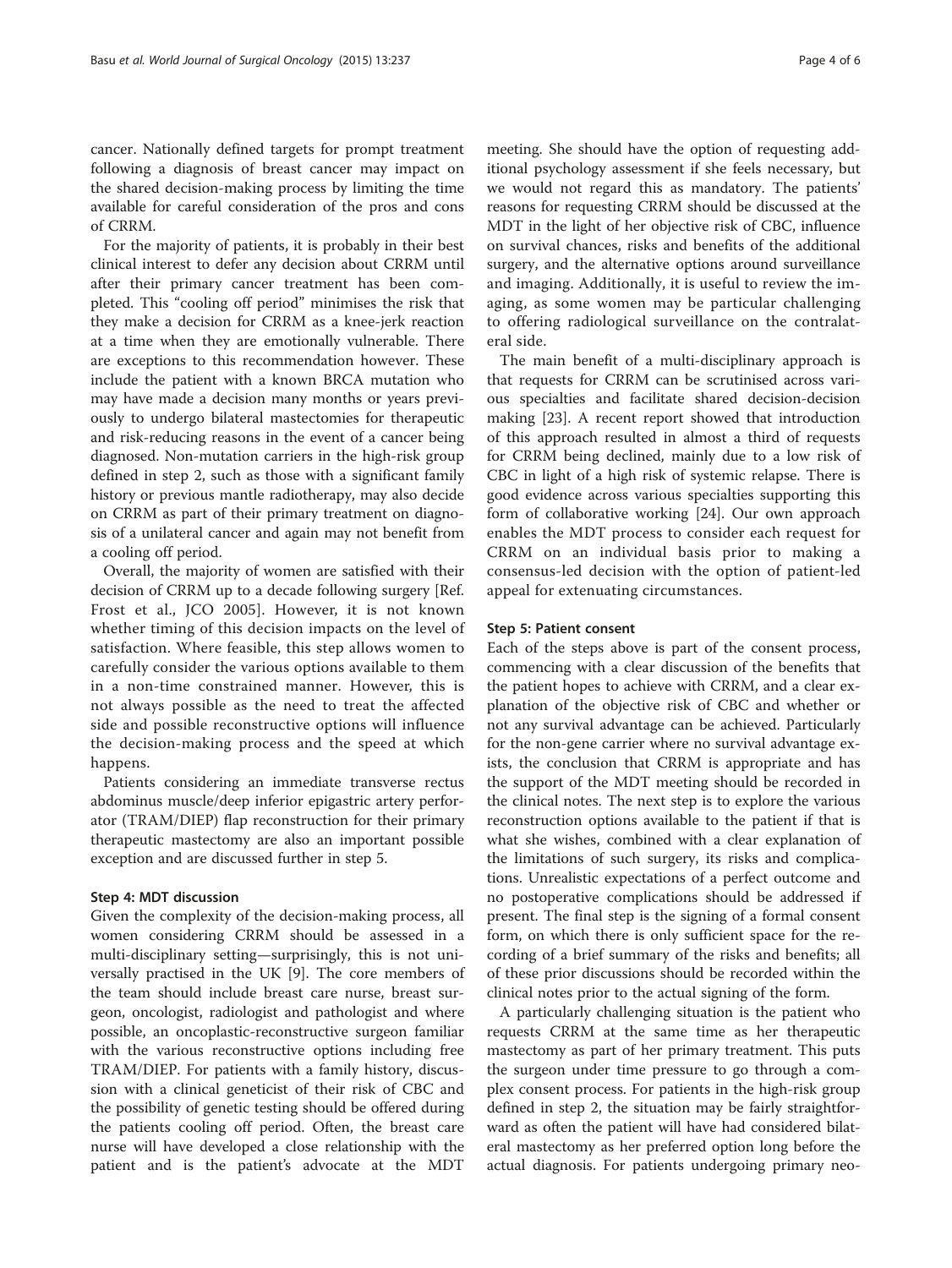adjuvant systemic therapy, the situation is also more straightforward because a period of several months of "cooling off" between those first discussions and the final decision to proceed give the surgeon and his/her MDT time to complete the above steps. For the patient requiring a therapeutic mastectomy as her first treatment, and who chooses an immediate TRAM/DIEP flap as her preferred reconstruction, the decision has to be made within a few days, as otherwise the option of bilateral symmetrical reconstruction is lost forever. In these circumstances, there may be no time to proceed to a formal genetic assessment or to offer a cooling off period. The opportunity for CRRM should probably not be denied to the patient in those circumstances, as long as the risks and benefits are clearly explained and approved by the MDT, and recorded in the clinical notes.

Currently, there is not enough provision in the UK for every MDT to have an oncoplastic surgeon who can offer free TRAM/DIEP recon as a core member. Many MDTs in the UK have to refer out with to an extended MDT member (usually a plastic surgeon) which causes time delays and lengthens the decision-making process for patients and anxiety levels. Ideally, all MDTs should include an oncoplastic surgeon familiar with the various reconstructive options.

Women who are deemed not suitable for CRRM are currently offered annual mammography surveillance for 5 years or up to the age of 50 years—whichever is longer.

#### Discussion

The management of breast cancer patients requesting CRRM is complex and best undertaken in a multidisciplinary setting. Several challenges exist for clinicians in this setting. The first is their inability to calculate accurately the individualised risk of CBC for each patient given the numerous risk factors already described. We have suggested a potential framework, but development of a validated algorithm remains a high priority in research in this area of study. The other challenge remains managing the expectations of women for whom CRRM offers no survival advantage and who form the vast majority of women requesting CRRM.

This protocol serves as a tool for clinicians involved in this complex shared decision-making process with their patients. The simple risk calculation that we have described is based on a published systematic review of known risk factors and provides a clinically useful method of assigning patients to a variety of risk categories. It is hoped that this risk calculation will aid both patients and clinicians to jointly come to a decision regarding CRRM following a clear explanation of the objective risks of CBC and the potential benefits, risks and limitations of CRRM. We acknowledge that it is not

possible to be prescriptive in terms of who should be allowed or refused CRRM.

The main limitations of this protocol are that recommendations are based on a systematic review of known risk factors which have not been assessed in a clinical setting. As such, the estimates of contralateral breast cancer risk need to be used with caution when multiple factors are being considered given that there is a limited evidence base to assess if this interaction is multiplicative. This formula has been designed to act as a guide rather than a precise tool for the objective assessment of risk. Efforts are underway to validate this protocol in a large retrospective study. However, to our knowledge, there are no established guidelines to aid the clinician to objectively assess requests for CRRM. As such, this protocol is the first to attempt to address this important issue. We hope that in the interim, these guidelines and the steps described within them help in reaching a shared decision. This will ensure each request for CRRM is judged based on its own merits.

#### Ethical approval

The authors confirm that this manuscript conforms to ethical standards as set by the Committee on Publication Ethics (COPE).

#### Abbreviations

CRRM: Contralateral risk-reducing mastectomy; CBC: Contralateral breast cancer; BRRM: Bilateral risk-reducing mastectomy; MDT: Multi-disciplinary team; TRAM: Transverse rectus abdominus muscle flap; DIEP: Deep inferior epigastric artery perforator flap; DCIS: Ductal carcinoma in situ.

#### Competing interests

The authors declare that they have no competing interests.

#### Authors' contributions

Conception and design were done by DGE, LB. Collection and assembly of data were done by NB, GR, DGE, LB. Data analysis and interpretation were performed by NB, GR, DGE, LB. Manuscript writing was accomplished by NB, GR, DGE, LB. All authors read and approved the final manuscript.

#### Acknowledgements

DGE and LB are supported by the Genesis Breast Cancer Prevention Appeal. This is unfunded research. The study sponsor had no role in study design; in the collection, analysis and interpretation of data; in the writing of the report; and in the decision to submit the paper for publication. The corresponding author confirms that he had full access to all the data in the study and had the final responsibility for the decision to submit for publication.

We would like to thank Ms. Tracey Anne from the University of Manchester for her help in submitting this manuscript to WJSO.

#### Author details

<sup>1</sup>Nightingale and Genesis Prevention Centre, University Hospital South Manchester, Southmoor Road, Manchester M23 9LT, UK. <sup>2</sup>The Institute of Cancer Sciences, The University of Manchester, Oxford Road, Manchester M13 9PL, UK. <sup>3</sup>St. Mary's Hospital, Oxford Road, Manchester M13 9WL, UK.<br><sup>4</sup>Queen Elizabeth Hospital, Birmingham R15 2TH LIK. Queen Elizabeth Hospital, Birmingham B15 2TH, UK.

Received: 11 March 2015 Accepted: 30 June 2015 Published online: 07 August 2015